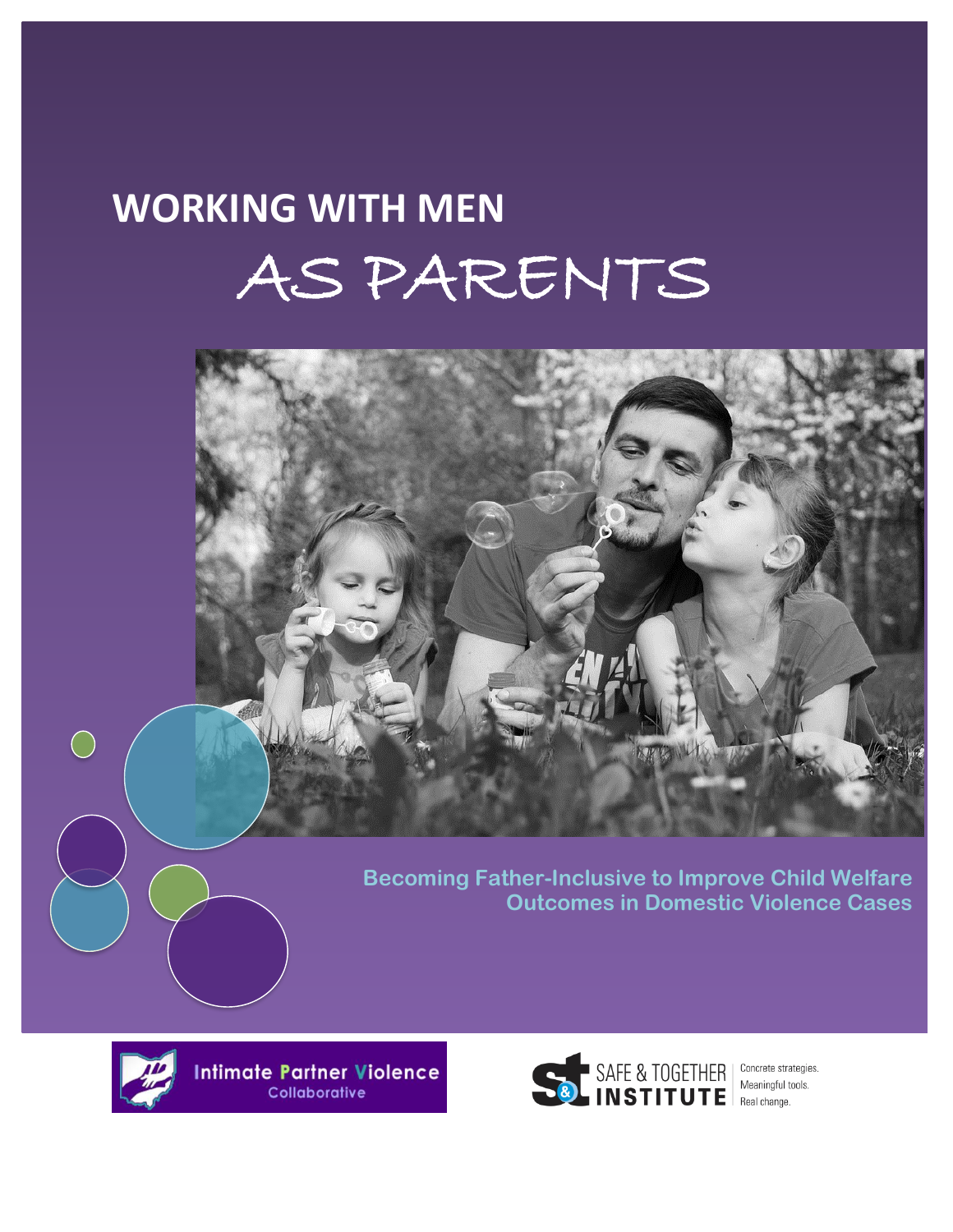The Ohio Intimate Partner Violence (IPV) Collaborative is a partnership of the Ohio Department of Job & Family Services, the Supreme Court of Ohio, the Family and Youth Law Center (FYLaw) at Capital University Law School, The Safe and Together Institute, and other key stakeholders dedicated to addressing IPV in Ohio child welfare cases by providing public children services agencies and community partners with Safe and Together trainings and technical assistance.

## ABOUT THE SAFE & TOGETHER INSTITUTE

## Our Mission

To create, nurture and sustain a global network of domestic violence-informed child welfare professionals, communities and systems.

## What we are dedicated to

- Advancing inquiry, knowledge, practice and collaboration related to a perpetrator pattern-based approach within the intersection domestic violence and children
- Developing a network of professionals, organizations and communities that work together to create domestic violence informed-child welfare and related systems

## How we do it

- Supporting the implementation of the Safe & Together™ Model through training, certification and systems consultation
- Supporting implementation of the Safe Engagement Model for fathers through training, certification and systems consultation
- Innovative partnerships with individuals, agencies and communities
- Data collection, writing conferences and events to advance learning, dialog and practice
- Development and dissemination of practical tools to promote real-world systems change and practice improvement
- Commitment to examining the role of gender, culture and sexual orientation in all its work

## **Contributors**

**David Mandel**, MA, LPC, has over 25 years' experience in the domestic violence field. His Safe and Together™ model designed to improve case practice and cross system collaboration in domestic violence cases involving children has trained CPS workers in more than 10 states and in the United Kingdom, Australia, the Republic of Ireland, Scotland and Singapore. He has done extensive research and consultations on father engagement, survivor strengths, and perpetrator interventions.

**Heidi Rankin**, Associate Director of the Safe & Together Institute, has over 20 years of experience in the sexual and domestic violence field. She has worked in crisis counseling, program and policy development and advocacy in both the U.S. and Canada. Heidi received a Masters in Public Administration with a concentration in domestic violence from University of Colorado at Denver, the only program of its kind in the country.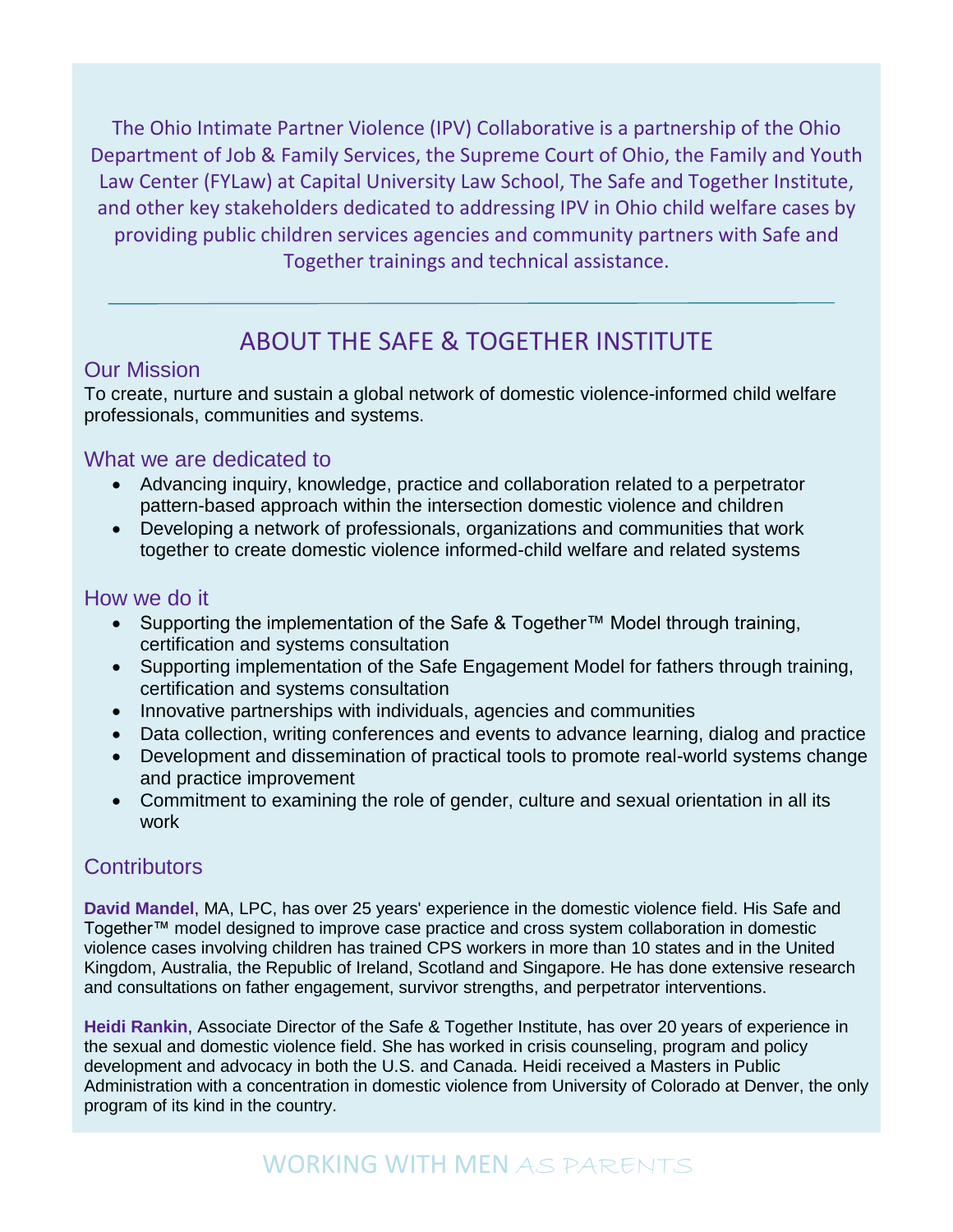## **"Tell me about the domestic violence perpetrator's impact on child and family functioning."**

"WHAT DID HE SAY WHEN YOU ASKED HIM ABOUT HIS BEHAVIOR?" "Has he stopped his violence and abuse toward his partner and children?"

"Does he understand his violence toward his partner is a parenting choice?"

**M**ore and more, across Ohio, county child protection agencies have been asking their workers to engage with domestic violence perpetrators. This is the logical result of the understanding that domestic violence perpetrators' behaviors are one of the biggest child protection concerns, and strongly correlated with child abuse and neglect (see the [2016 ODJFS needs assessment](http://jfs.ohio.gov/ocf/reports-plans-and-presentations.stm) for a local perspective). Achieving meaningful engagement with domestic violence perpetrators requires skills, confidence and knowledge. At the Safe & Together Institute, based on our experience all over the world, we've identified that social workers need targeted, intensive support to effectively engage perpetrators as parents. Social workers need this support, not only because working with the issue of violence and control is complex, but also because we've found that social workers usually receive limited or no training working with fathers in general. Combine this with common low cultural expectations of men as parents and limited community service resources for men, we find that social workers are being asked, more and more, to engage one of the most difficult populations -domestic violence perpetratorswith limited resources and supports.

In order to become truly domestic violenceinformed, child protection systems need to not only focus on domestic violence-specific efforts but also commit to becoming father-inclusive in their overall work with families. [\(Read more](https://www.dss.gov.au/sites/default/files/documents/father_inclusive_practice.pdf)  [about the concept of father-inclusive work, a](https://www.dss.gov.au/sites/default/files/documents/father_inclusive_practice.pdf)  [term originated by Dr. Richard Fletcher\)](https://www.dss.gov.au/sites/default/files/documents/father_inclusive_practice.pdf) This means we are guided by the very simple idea that father's choices and actions matter to child and family functioning. We approach men with

high expectations of their abilities to parent, and a definition of being a good father that explicitly includes respectful treatment of the other parent. Being father-inclusive shapes our assessments, family engagement strategies, case planning and our documentation. It can even be applied when there is no father currently involved with the family because it changes the way we talk to mothers and children about the functioning of the family. For example, fatherinclusive practice directs us to ask questions about how a father's absence from a family has affected it.

If we are serious about working with families, we cannot just work with women and children. We need to be able to work with men. This is important for all families but may be even more important for families from poor and historically oppressed communities, where men have often been ignored by service providers and overrepresented in criminal justice systems. In many organizations, "family assessments" are really "mother and child assessments." Forms and assessment tools may be skewed to focus on the "primary caregiver," usually the mother in heterosexual relationships, which can build-in a gender bias and sexual orientation bias to our work. In most communities, child and family agencies usually do not offer a wide range or indeed, any specific services for men as parents. When initiatives or services refer to family engagement strategies, they are often referring to "mother engagement" strategies. This, in turn, makes them "mother and child agencies." Combined with limited training and low expectations of men as parents, this means we often leave out a key individual who impacts the family: the father or father figure.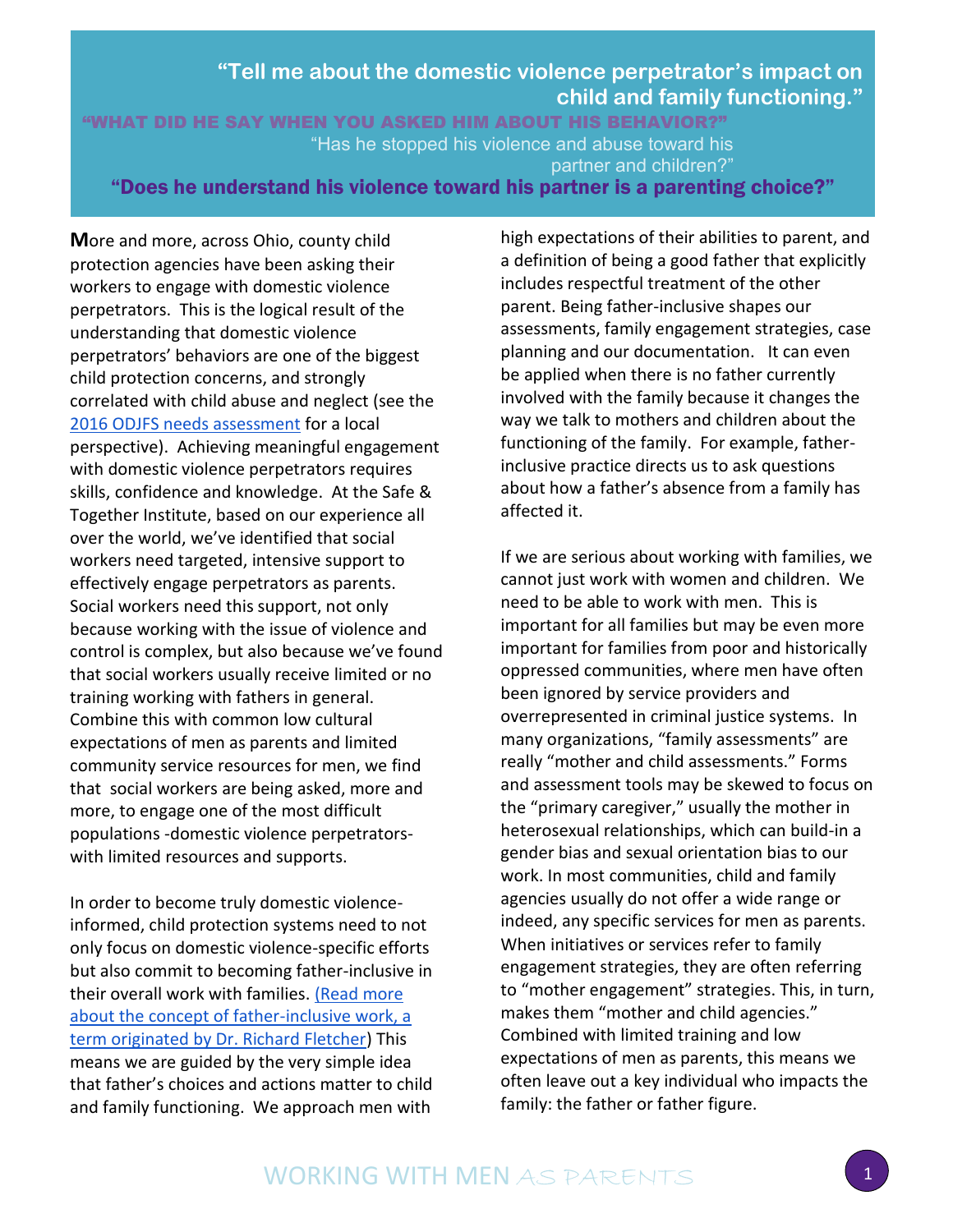# WHAT DOES THIS GAP LOOK LIKE IN PRACTICE?

#### **What does it mean for assessments and services?**

- Our family assessments are incomplete and therefore may not be as accurate as they could be.
- **Fathers' contributions to child and family functioning, positive or negative, are often overlooked.**
- **Mothers get all the credit or all the blame for how the family is functioning.**
- Men may not receive the support they need for issues like parenting deficits, violence, substance abuse, trauma or other mental health issues.
- Children are not engaged around their relationship with their fathers.

### **What can a lack of training in working with fathers mean for our work with families?**

- We can unconsciously substitute personal experiences and values for professional training and approaches.
- We are more likely to view men one dimensionally instead of holistically.
- We can feel like working with men is harder or scarier than it really is.
- We lack the experience, knowledge, and confidence to engage men around challenging issues such as domestic violence perpetration.

### **So why should we invest our time and energy to become better prepared to work with men as parents?**

- It means we are working with the entire family as it's understood by the family and their community.
- Children want us to work with their fathers. Fathers loom large in the emotional and physical life of children (whether he lives in the home or not). Helping men be better fathers helps children.
- Men's partners want us to do this. Partners of fathers often want their partner to be a more engaged, positive parent.
- Communities value the entire the family, even what happens to the "family" post separation.
- **Many communities and cultures are focused on the health and wellbeing of the extended family,** kin network and overall community. Work with men as parents is essential to these families' own definitions of community health and wellbeing. Men as parents cannot be ignored or left behind when we are focused on the health and wellbeing of the whole community.
- Men want help in their parenting. There are men who want to help with parenting but often do not seek out help because they can neither find services designed for fathers nor professionals who know how to engage them.
- Men's trauma histories often go unidentified and untreated. Father-inclusive work can help address this gap.
- The diversity of fathers deserves attention. The growing diversity of family structures means we will be working with gay fathers, trans-fathers, grandfathers and other men who are parenting children. A strong foundation of father-inclusive work will help us support these families.
- It provides a very important foundation for working effectively with domestic violence cases.



## <sup>2</sup> WORKING WITH MEN AS PARENTS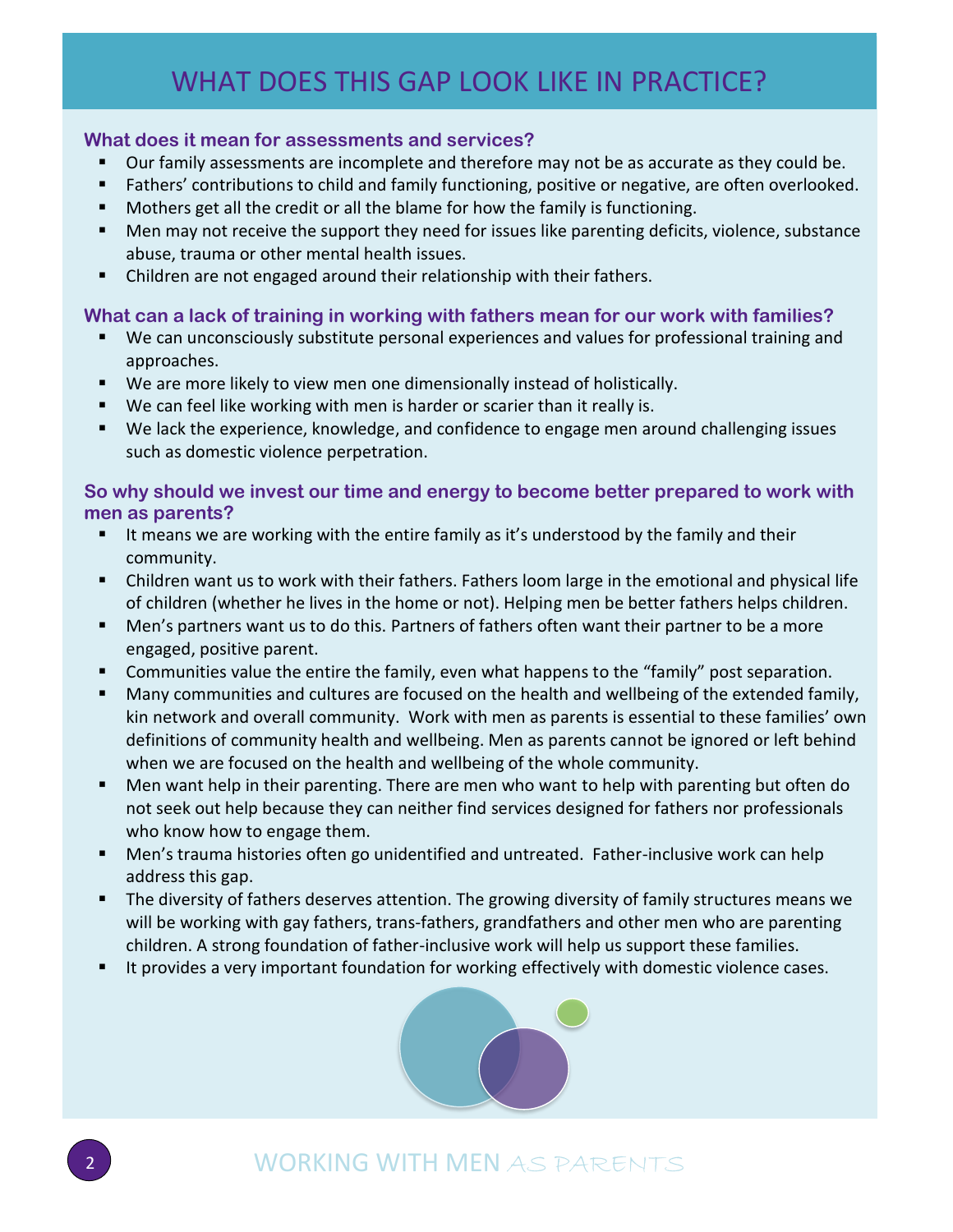

## FATHER-INCLUSIVE PRACTICE

**W**hen we talk about a "father-inclusive" approach to families we need to keep in mind a few things. Father inclusive practice and policy Is more than male engagement. It's about an orientation to the entire family including how we assess family functioning and how we engage partners and children of fathers around his role in the family. It is not "father involvement at any cost." Father inclusive approaches need to focus on the quality of a man's parenting and co-parenting, not just whether he is having contact with his children or not. For example, reconnecting a child with a father who has been absent for years, without an assessment of the reasons for estrangement and separation, can cause harm, e.g. bringing a domestic violence perpetrator back into the child's life.

It intersects with other concerns like substance abuse and mental health. Any assessment of men as parents needs to examine the connection between men's overall functioning and their functioning as a parent, e.g. how

does his drinking affect his relationship with his child and the overall strength of the family?

Partners and children should benefit from father-inclusive, domestic violence-informed work. By definition, good work with fathers must consider the relationship of fathers to their partners, children and families. Whether in heterosexual or same sex relationships, one of the questions we must be able to answer is, "Does our work with him benefit other family members?" This is especially important when the father is also a domestic violence perpetrator. If we don't stay aware of the rest of his family, we may engage and strengthen him to the detriment of others, e.g. an abusive father who we help to gain employment who then uses his financial stability to take the children away from his partner, who he has destabilized through his abuse.

FATHER INCLUSIVE APPROACHES FOCUS ON THE QUALITY OF A MAN'S PARENTING, NOT JUST WHETHER HE IS HAVING CONTACT WITH HIS CHILDREN.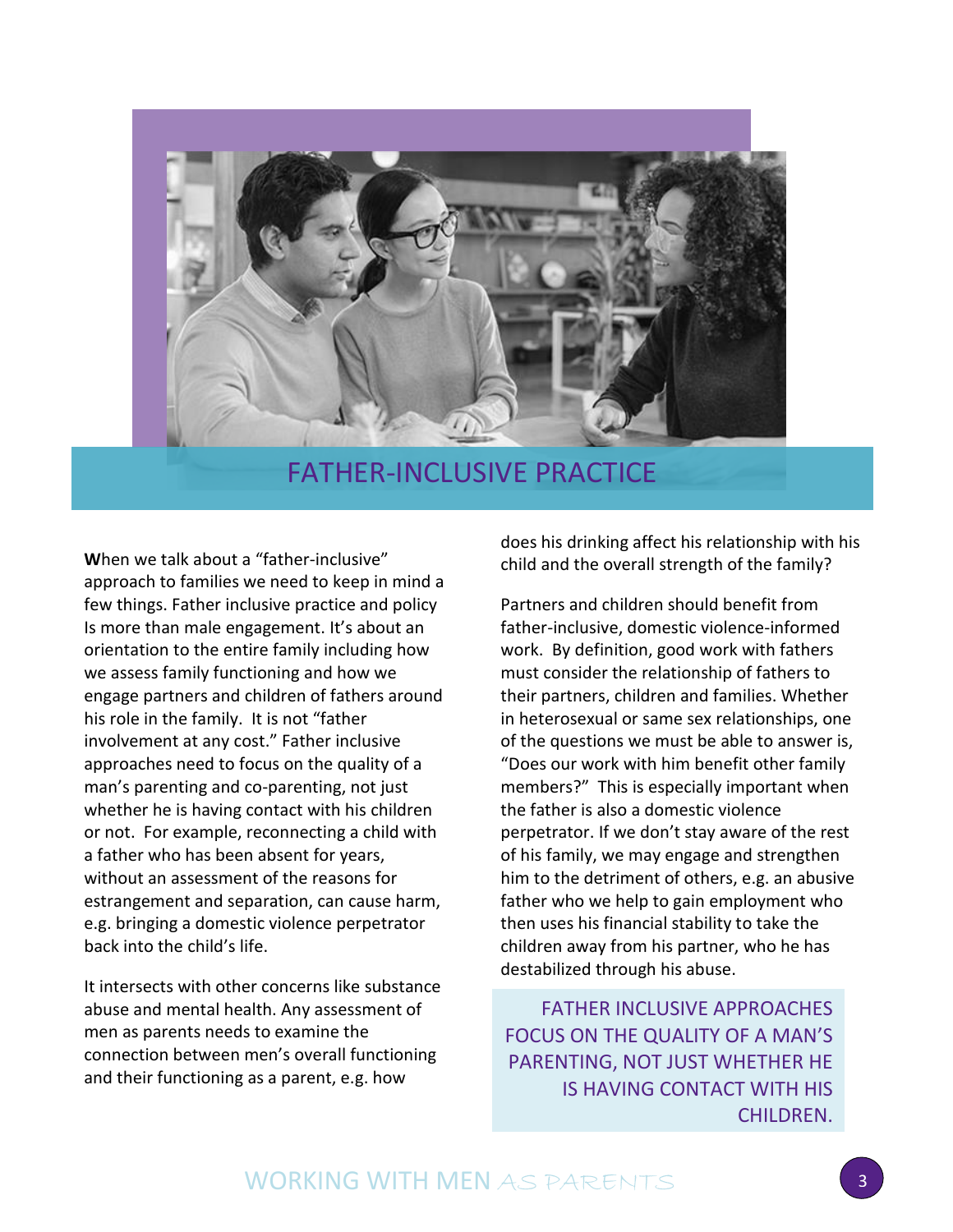A FATHER-INCLUSIVE APPROACH CAN ALSO HELP THE IMPLEMENTATION OF DOMESTIC VIOLENCE-INFORMED PRACTICE. WHEN CHILD WELFARE AND OTHER PROFESSIONALS INCREASE THEIR KNOWLEDGE AND SKILLS RELATED TO WORKING WITH ALL FATHERS, THEIR SKILLS AND CONFIDENCE IN WORKING WITH PERPETRATORS ALSO GROW.

#### **Greater Confidence:**

- To engage all fathers from diverse backgrounds, which will make it easier to engage violent men from diverse backgrounds.
- To approach men about their violence and its intersection with child and family functioning.
- To implement the concept that "domestic violence perpetration is a parenting choice."
- To discuss fathers' substance abuse, mental health, and employment issues.
- To better support and confront men who have multiple issues, e.g. supporting fathers around their experience of cultural trauma while holding them accountable for their own violent behavior.

#### **Greater skills:**

- **Engaging violent men around the impact** of their abuse on their children and partner.
- **Engaging violent men around the** contradictions between their definition of a good father and their abusive behaviors.
- Aligning with marginalized and oppressed communities and families where there is often a strong desire to support men who have used violence in the past to change, and be more successful and effective in the family and in the community.

Domestic violence-informed practice rests squarely on the idea that we need to be able to articulate how the perpetrator's behaviors and choices impact child and family functioning. This is a specific variation on a foundational father-inclusive perspective: that men's choices, good or bad, matter to child and family functioning. This formulation addresses a number of issues all at once, making it a fairly elegant framework for addressing multiple issues simultaneously.

Our engagement and assessment of men should be driven by a focus on their behaviors not to their genetics or legal standing. This means we can be inclusive of the variety of male caregivers, e.g. both boyfriends and biological fathers. It also helps avoid dangerous practices, e.g. attempts to promote father involvement without assessment for safety or the quality of a father's parenting.

It provides an alternative framework to the "men's rights" approach which often is associated with the assertions that fathers have a right to their children regardless of their behaviors and even despite their abuse of a child's mother.

It offers a behaviorally focused, strength-based framework that can work across both violent and non-violent homes. By asking about what strengths a father brings to a family, e.g. what does he do strengthen child and family functioning, we can move away from a focus on role, e.g. "breadwinner" or generic statements like "he loves his children" or "he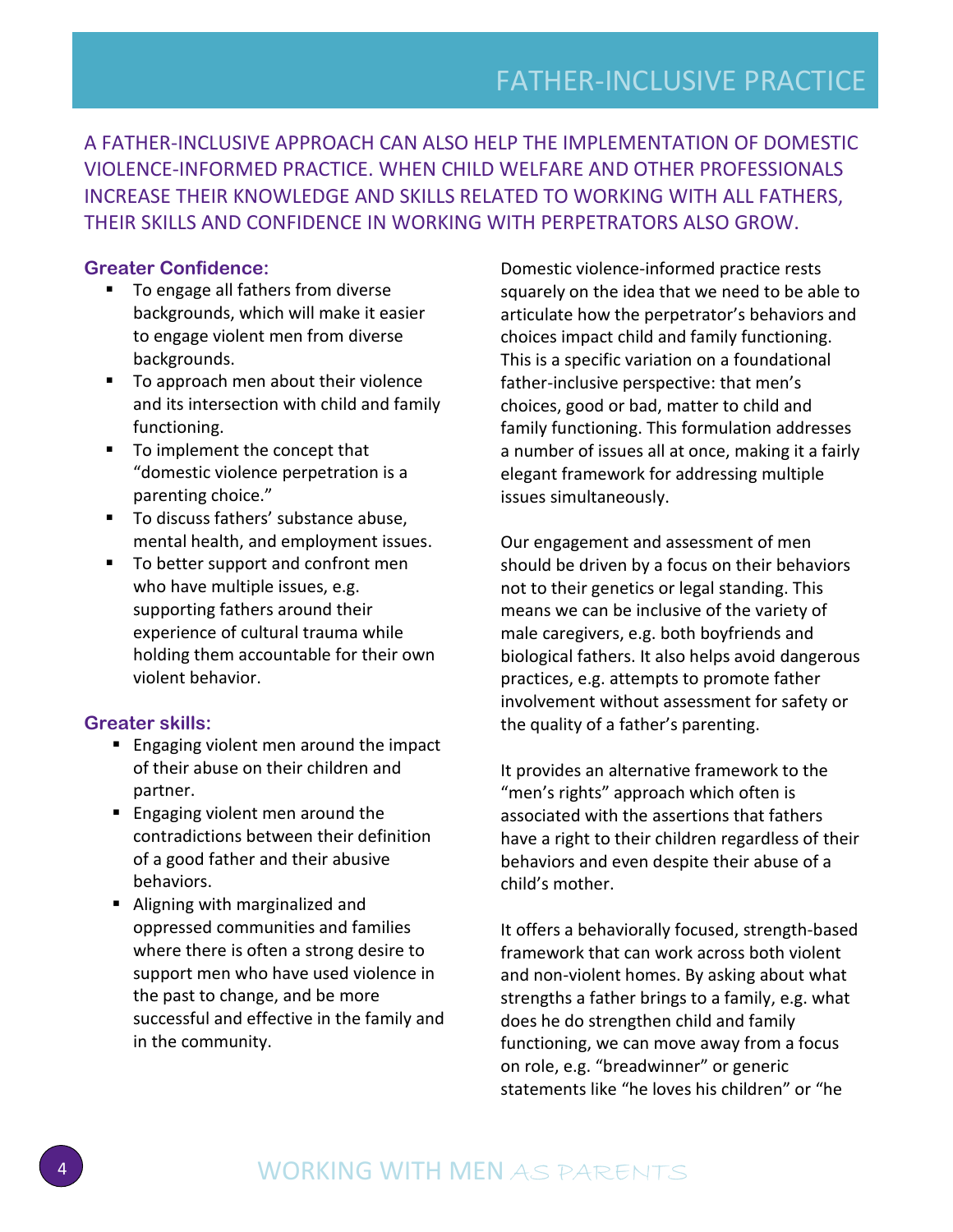# FATHER-INCLUSIVE PRACTICE

wants to see them." This behavioral focus allows us to be more inclusive around the strengths of men who may be denied economic opportunities due to racism and to help avoid privileging men with financial status.

In order to hold men accountable as parents and partners we must recognize that *"Domestic violence perpetration is a parenting*  *choice"*. To do this well and consistently, we need to improve our overall practice related to men as parents. Below are some practice tips, drawn from our online course '[Working with](https://safeandtogetherinstitute.com/working-with-men-as-parents-fathers-parenting-choices-matter/) [Men as Parents: Fathers' Parenting Choices](https://safeandtogetherinstitute.com/working-with-men-as-parents-fathers-parenting-choices-matter/)  [Matter'](https://safeandtogetherinstitute.com/working-with-men-as-parents-fathers-parenting-choices-matter/), related to using a male parental development lens to help with engagement. The following is from the segment of the course on exploring, with men, their own childhood experience of fathering.

#### **Engagement: "Ask a Man"**

Conversations with men about their childhood as it relates to learning about fatherhood can be a fertile area of engagement. While it can contain areas that deserve sensitivity, e.g. father absence, or abuse, it can be very helpful in the process of engaging an adult male about his fathering values, skills, hopes and fears. Here are some ideas for strategies around engaging adult males:

- What are your earliest memories of what it means to be a father?
- Don't just ask "Was your father around when you were a child?" instead ask "what did your father do in the family when you were child?" or "How did your father interact with your mother, with you, and your siblings when you were young?"
	- You can explore what felt good about those interactions and what part of his father's behaviors he wants to replicate and the ways he wants to be different than his father.
	- $\circ$  Remember for some men these early memories may be very traumatic, e.g. abuse or grief around absence. When a man shares that his father was not present in his life growing up, you can still explore what males were in his life and what did he learn from them. This can include his mother's partners, a grandfather, an uncle or the father of a friend.
	- Also it is important to acknowledge that boys learn about how to be parents from watching their mothers and other women parent.

From an exploration of his experience of learning to be father as a child, you can pivot to his own parenting:

- What do you think your child's earliest memories are of you? What do you want your child's memories of you to be? What do you think your behavior is teaching them about being a man and being a father?
- What do you think your children are learning from watching your behavior as you interact with their mother? Or other women?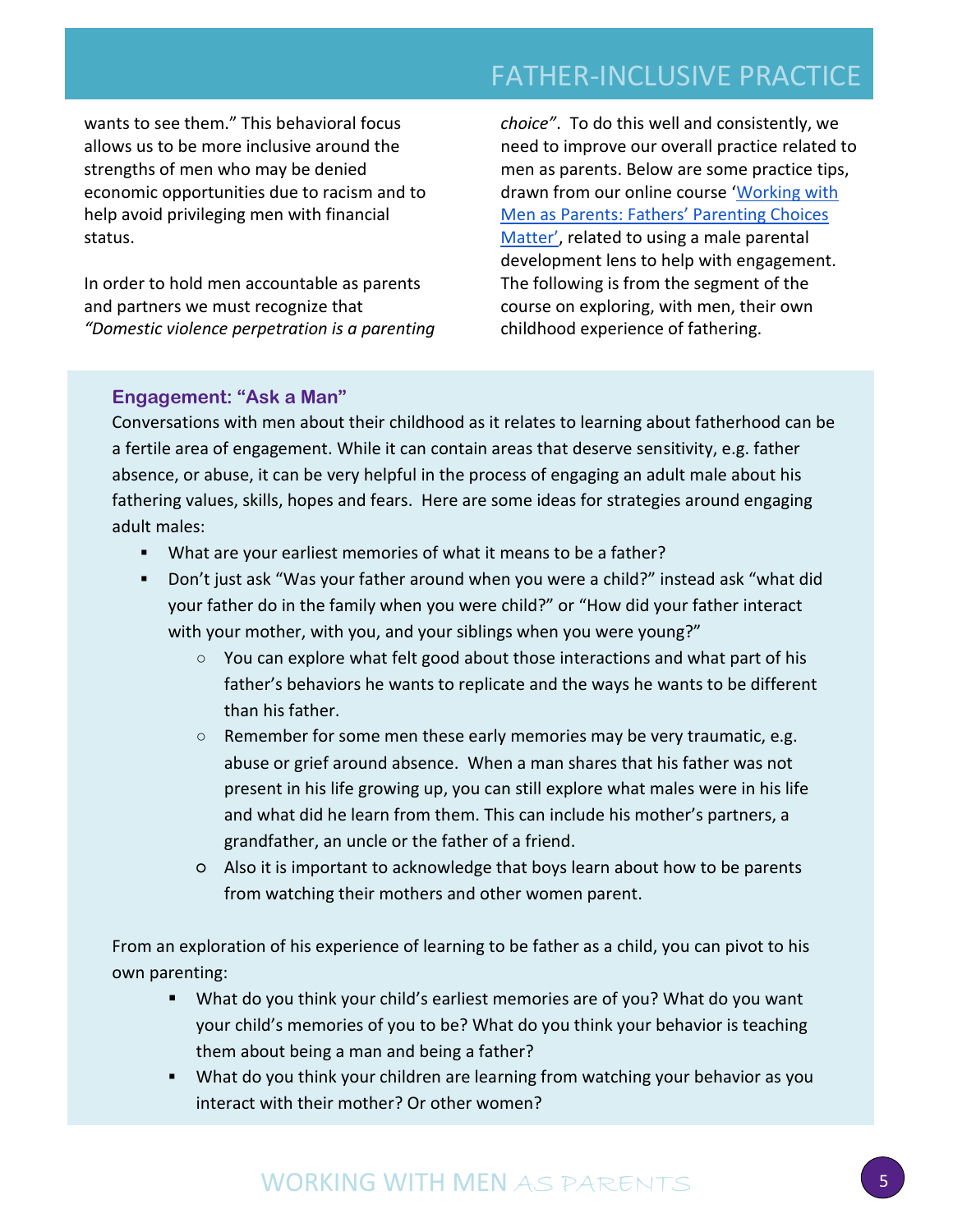## **Prevention and Early Intervention: "We can do better"**

- **Programs like health or home visitors could benefit from more engagement of first time** and/or young fathers about their experience of learning to be a father.
- Teachers and other early childhood care professionals can receive education and guidance about reducing gender bias related to parenting roles and expectations, e.g. becoming more conscious about whether they are talking to boys about being fathers someday, not just talking to girls about being mothers.
- Doing dating violence prevention by talking to teen boys about how the quality of their treatment of their partner affects their children.
- Set up a program that encourages boys to become babysitters and teaches them the skills they need to do it.

## **Implications for Domestic Violence-Informed Practice: "I can't truly be a good father if I abuse my children's mother"**

 Exploration of abusive fathers' experience of their own fathers' behaviors and lessons learned as a child about masculinity, fatherhood and partnership may offer information that can enhance motivation for change or offer examples of alternative positive coparenting. For example, while an abusive man may have had a father who was also violent to his mother, he may remember an uncle, a family friend, an elder in the community or another male in his life who was a positive, non-violent example of masculinity.